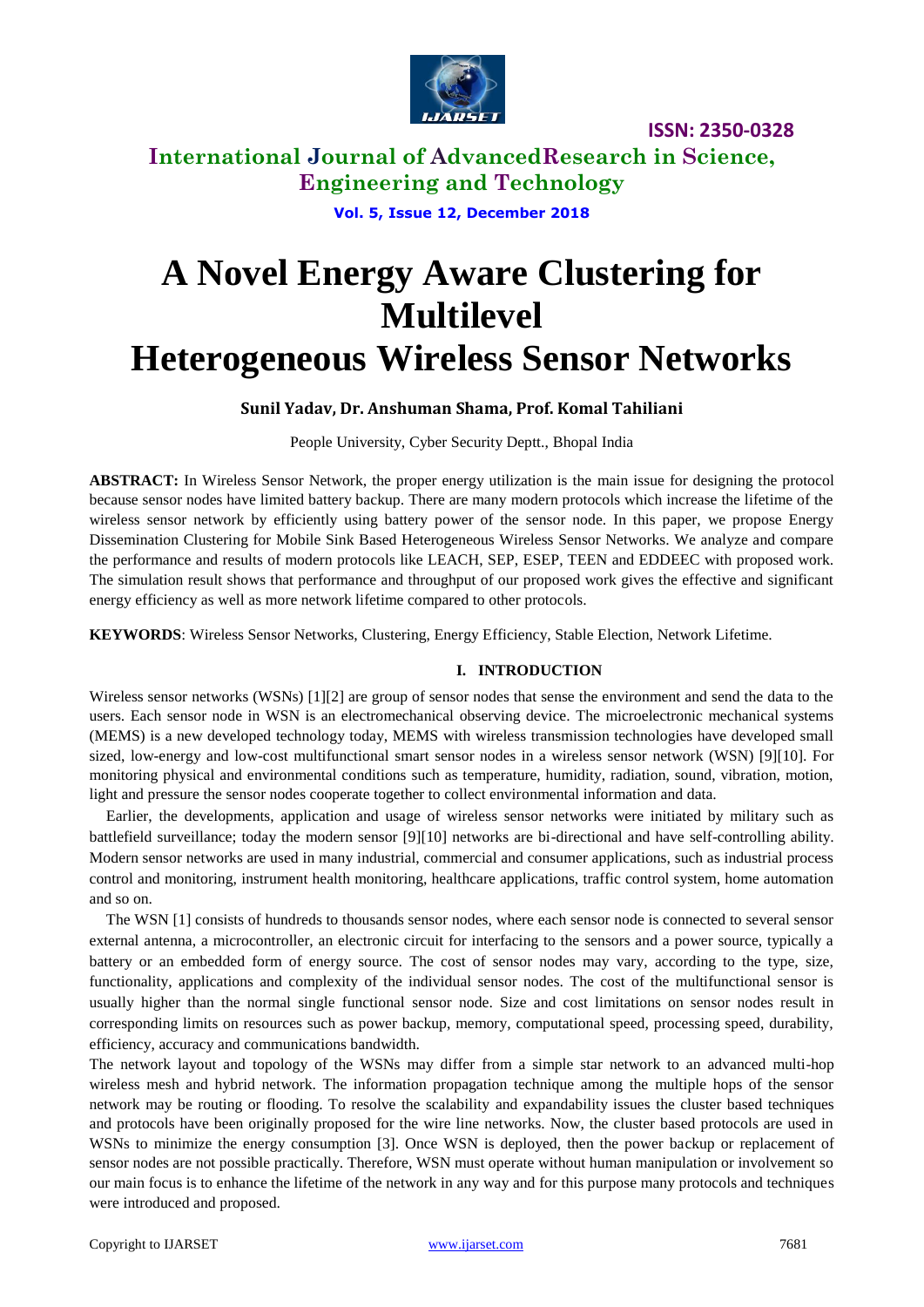

**Vol. 5, Issue 12, December 2018**

#### **II. BACKGROUND**

In this paper we reviewed, explored and analyzed some modern energy efficient protocols [19] like LEACH, SEP, ESEP, TEEN and TSEP.

#### **A. LEACH (Low Energy Adaptive Clustering Hierarchy)**

LEACH [4] is a proactive and cluster based routing protocol. In LEACH clustering reduces the energy consumption in sensor nodes. In a wireless sensor network, to distribute the load evenly among all sensor nodes the hundreds and thousands of sensor nodes are dispersed randomly. These sensor nodes continuously sense data, transmit it to their associated cluster heads (CHs) which receive, aggregate and send this data packets to the Base Station (BS) or sink. In LEACH, all the sensor nodes deployed in the environment are homogeneous and each node has limited battery power.

To distribute the work load among all nodes are formed. In this improve the network clusters are formed. In this and then that node becomes a CH.

network, each sensor node is made to be come CHS on the sensor turns and the randomly electronic itself as a CH (cluster head) and this process is done in a way that each of  $\overline{r}$  of  $\overline{r}$  **if**  $n \in G$  of 1/ round. Once a node becomes cluster head (CH) then again the same node  $T_N = \{1 - P \mid r \text{ mod } \frac{1}{R} \}$  at a chance to become a CH. The cluster heads (CHs) selection procedure is done on the probability of probability of probability  $\sim$  1. number in the rage of 0 and 1, if generated values than the equation given below [4],

$$
T_N = \begin{cases} \dfrac{P}{1 - P \left[ r \mod \frac{1}{P} \right]} & \text{if } n \in G \\ 0 & \text{otherwise} \end{cases}
$$

 $TN = Threshold$ 

 $P =$  Probability or change of node to become a CH  $r =$  Current round number

where,

G = Set of nodes which are not became a CH in 1**/**P round. By using this threshold value, each sensor node will become a CH in 1**/**P rounds, thus probability of becoming CH among remaining nodes must be increased, and however there are some nodes that are eligible to become CH.

### Advantages of LEACH:

The strategy of LEACH [4] protocol is completely distributed, it minimizes energy consumption 4 to 8 times lower in case of multi-hop data packets transmission.

All the sensor nodes in the network die at about the same time due to even distribution of CH work in LEACH protocol.

The control information from base station is not required for sensor nodes in LEACH [4] protocol.

LEACH [4][6] minimizes 7 to 8 times low overall energy consumption as compared to direct transmission and minimum transmission energy (MTE) [6] routing protocol.

Sensor nodes do not require knowledge of global network or identification in completely distributed wireless sensor network.

Limitation of LEACH:

Nodes have different energy level, but CH is selected unreasonably.

The performance of LEACH protocol is not ideal for large geographical areas.

#### **B. SEP (Stable Election Protocol )**

SEP [7] protocol is an improvement and enhancement of LEACH [4] protocol which uses clustering based routing strategy based on the node heterogeneity of the sensor node in the networks. In this protocol and technique, some of the sensor nodes have high energy they are referred to as the advanced nodes and the probability of the advanced nodes to become CHs is more as compared to the normal nodes and the normal nodes have lower energy as compared to the new nodes in the network. SEP strategy uses a shared method to select a CH in WSNs. It is heterogeneity-aware protocol and CH selection probabilities of nodes are weighted by initial energy of each node compared to the other nodes in WSN. So basically, SEP protocol is based on two levels of node difference as normal nodes and advanced nodes.

Let, m is the fraction of total number of nodes n, which are deployed with  $\alpha$  times more energy than the others nodes.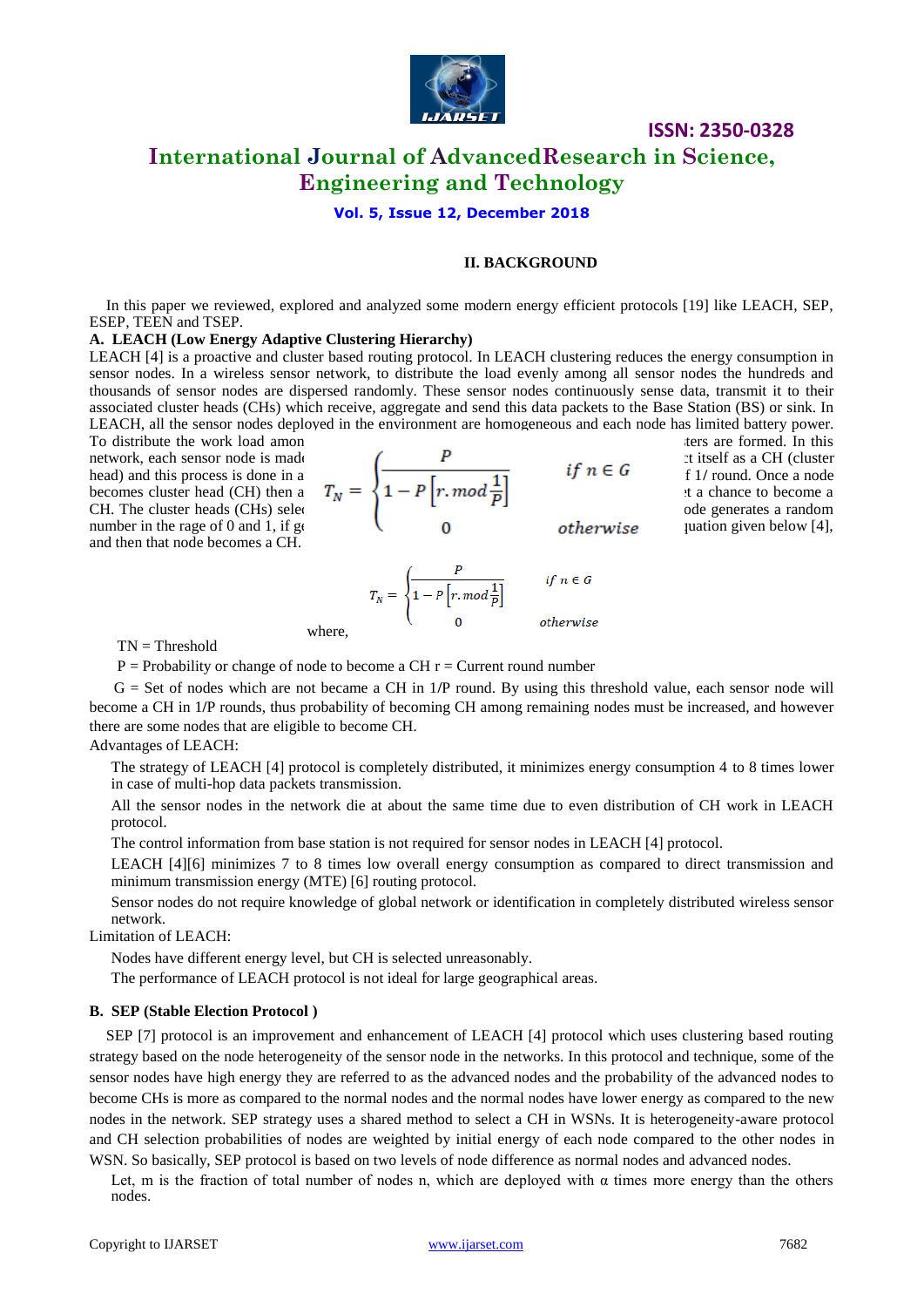

### **Vol. 5, Issue 12, December 2018**

These powerful nodes are as advanced nodes.

The remaining  $(1 - m) \times n$  nodes are as normal nodes. Probability of normal nodes to become CHs is calculated as

as

$$
P_{nor} = \frac{P_{opt}}{1 + m \cdot \alpha}
$$

• Probability of advanced nodes to become CHs is calculated

$$
P_{adv} = \frac{P_{opt}}{1 + m \cdot \alpha} (1 + \alpha)
$$

Popt is the optimal probability of each node to become CH in the network. In SEP [7][8] strategy, selection of CH is done randomly on probability basis for each node. Sensor nodes endlessly sense data and transmit it to their related CH and CH transmit that data it to the sink or base station (BS). This system can be further improved by increasing the value of or P . Due to advance nodes with two level of node heterogeneity, SEP [7] strategy results in high stable time period, high network lifetime and high throughput. Advantage of SEP:

Any identification or global knowledge of energy of sensor node is not required in SEP [7] technique at each selection round of cluster head.

Limitations of SEP:

The cluster head (CH) selection among sensor nodes are not dynamic, which results that nodes that are far away from the powerful nodes will die first.

### **C. ESEP (Enhanced Stable Election Protocol)**

ESEP [7][11] is improvement and enhancement of SEP technique. Three types of sensor nodes are considered in ESEP method, as normal, advance and intermediate nodes on the basis of their power levels. The purpose of ESEP is to build a self-configured WSN which enhances network lifetime and stability period. Each sensor node in a network, continuously sense environment and transmits data to their associated CH, whereas, CH aggregates data to reduce data redundancy and sends that data to base station. In ESEP, advance nodes are some of total nodes having additional energy as in SEP. Intermediate nodes are those nodes having extra energy greater than normal nodes but less than advance nodes, and normal nodes are the remaining nodes. In ESEP, CHs are selected on probability based method for each type of node.

Advantage of ESEP:

Due to three levels of diverse in ESEP [7][11], the energy saving advantage is little enhanced as compared to SEP. The limitation of ESEP is same as SEP.

### **III. PROPOSED WORK**

In this section we a Novel Energy Aware Clustering for Multilevel Heterogeneous Wireless Sensor Network which is based on energy level calculation as well as three levels of node heterogeneity and threshold estimation. Cluster head (CH) selection is based on energy level of nodes in our proposed work unlike LEACH, SEP, ESEP, TEEN and TSEP as cluster head is selected on probability bases.

Clustering method [17] provides an efficient and effective way to increase the network lifetime of a WSN. The clustering algorithms discussed in literature review basically utilize two techniques, first the selection of cluster head (CH) with more residual energy and second the rotation of cluster heads (CHs) on the probability basis periodically, for equal distribution of energy consumption among sensor nodes in each cluster and enhance the lifetime of the WSN. To forward data packets to the base station, cluster heads cooperate with other cluster heads, on the probability bases the cluster heads is selected and high residual energy node may not be selected as cluster head (CH) and low residual energy node may be selected as cluster head (CH).

To address this problem, a method which is based on residual energy level estimation of sensor nodes as well as it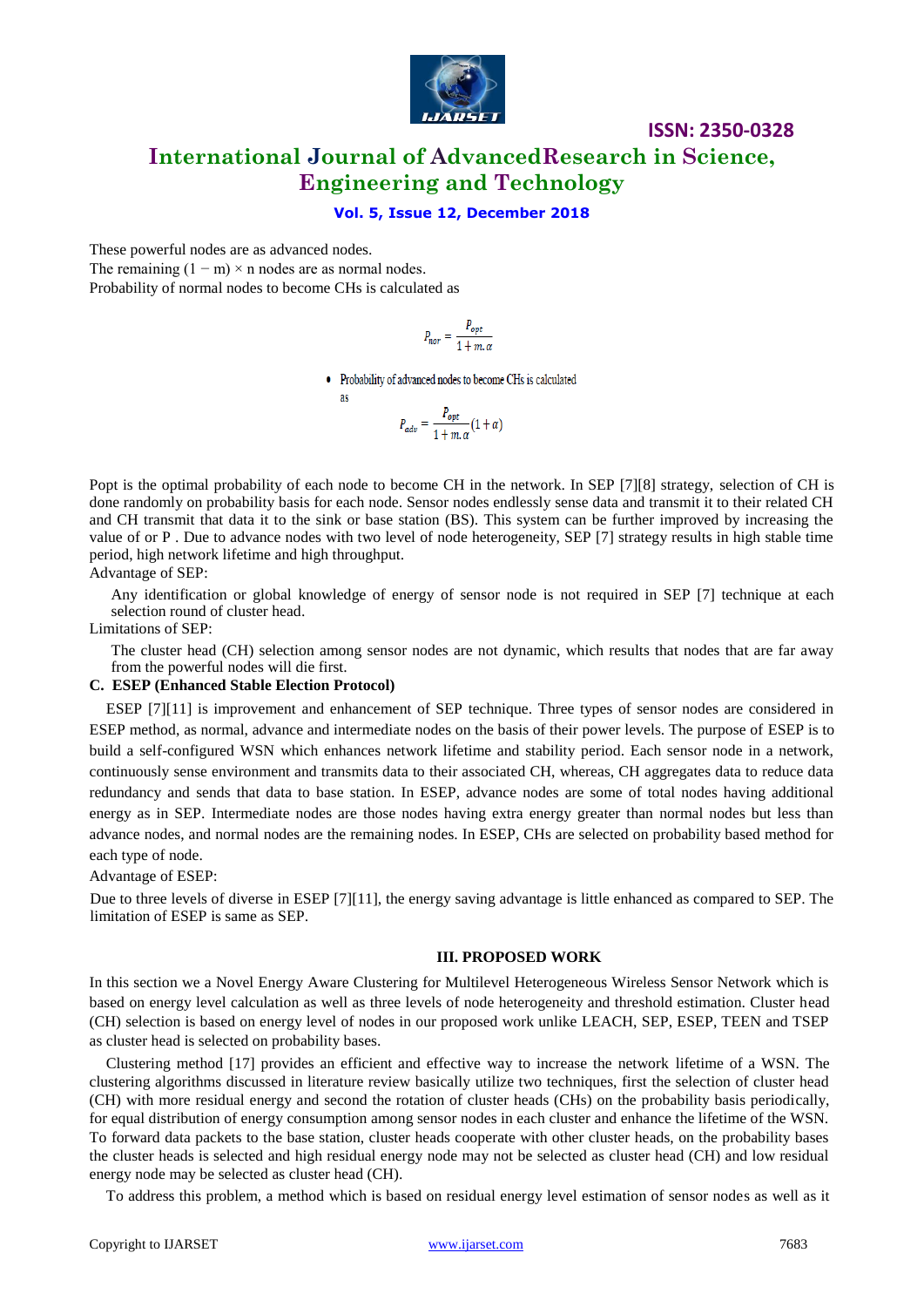

# **Vol. 5, Issue 12, December 2018**

combines the best feature TSEP protocol and also provides mechanism for periodical data packet gathering in WSN.

For cluster formation [16] in the WSN, the base station (BS) broadcasts a signal at a fixed energy level. Each node in the network calculates its estimated distance from base station depends on received signal strength. It provides the sensor nodes



Figure 2.1 Clustering in Wireless Sensor Network [10]

station [16]. Clusters [16][17] are produced by this clustering formula given below.

$$
R_{di} = \left(1 - c \frac{\text{dbi-dbmin}}{\text{dbmax-dbmin}}\right) Rmax
$$

 $Rdi =$  the range of radius in the network for cluster formation,

dbmax = maximum distance from sensor node to base station,

 $dbmin = minimum distance from sensor node to base station.$ 

 $dbi = distance from node i to base station in WSN,$ 

 $c =$  weighted factor (value is between 0 to 1), Rmax = maximum competition radius.

$$
R_{di} = \left(1 - c \frac{\text{dbi-dbmin}}{\text{dbmax-dbmin}}\right) Rmax
$$

The competition radius of the sensor node is estimated by dbi. If dbi is bigger, then Rbi will be smaller. The diameter of the cluster in the WSN dominated by node bi is

 $R_{a-}$   $2R_{bi}$ 

Cluster heads formation of the network:

$$
R_{di} \!=\!\! \left(1 - c \tfrac{\text{dbi} - \text{dbmin}}{\text{dbmax} - \text{dbmin}}\right) Rmax
$$

After cluster formation depends on the distance from the base station, cluster head selection process will be conducted. Before cluster head selection, sensor nodes are classified according to the energy levels in the network. As we know the transmission of data used more energy than sensing so data transmission is done only when a specific threshold limit is exceeded and it has three levels of node heterogeneity. For three levels of node heterogeneity [20], sensor nodes with different energy levels are:

1) Advanced Nodes

2) Intermediate Nodes

3) Normal Nodes

Advance nodes are some of total nodes which contain extra energy (advance nodes have power greater than all other nodes). Intermediate nodes are those nodes it have extra energy greater than normal nodes and less energy than advance nodes, while normal nodes are the remaining nodes. Energy method of proposed work, we consider following: Energy of normal nodes  $= E_0$ 

Energy for advance nodes Eadv = E<sub>a</sub> (1 +  $\alpha$ ) Energy for intermediate nodes Eint = E<sub>i</sub> (1+ $\alpha$ ) where

$$
\mu = \frac{\alpha}{2}
$$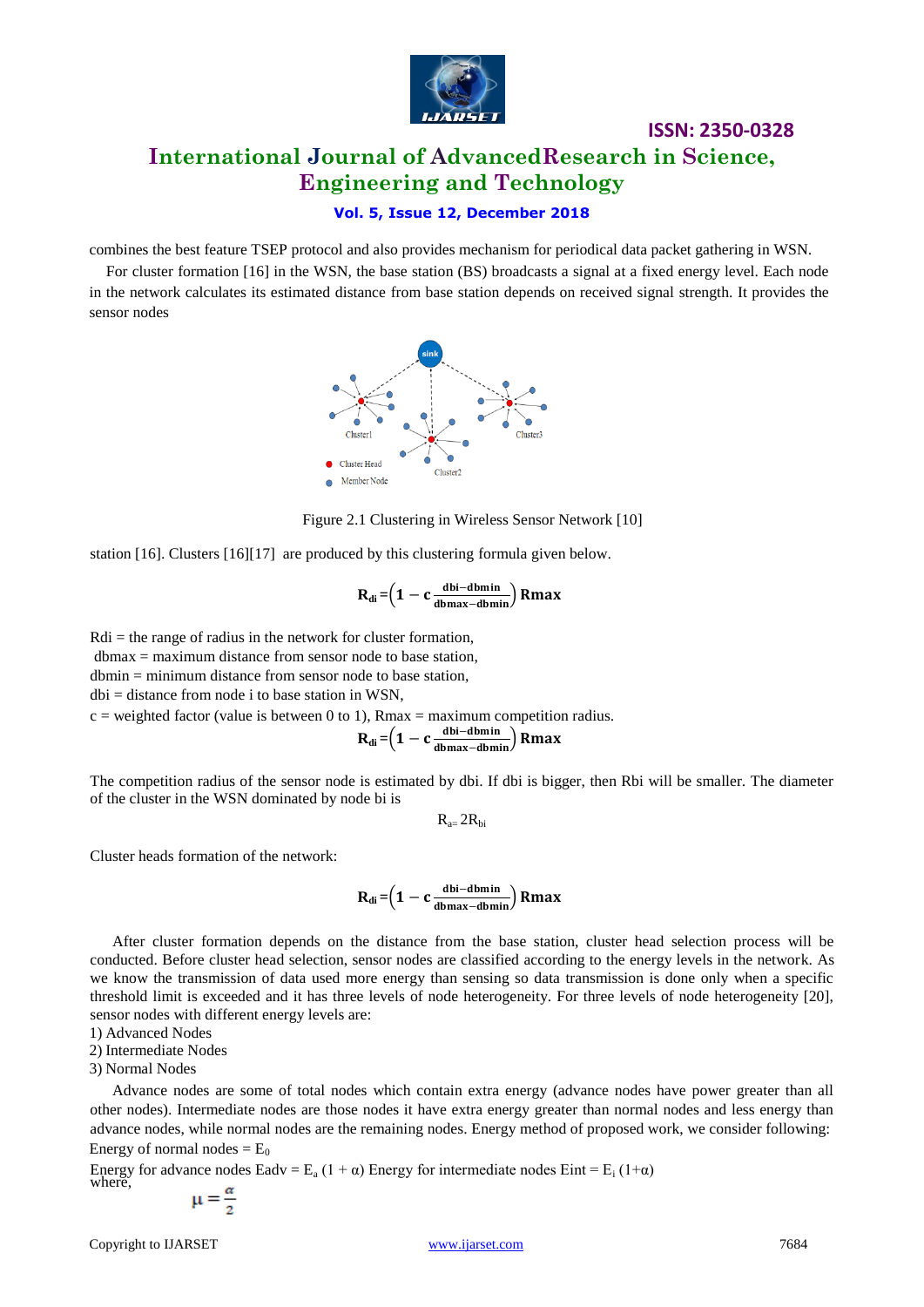

### **Vol. 5, Issue 12, December 2018**

 $\alpha_e$  = factor for advanced nodes which have  $\alpha_e$  times more energy than ordinary nodes.

$$
P_{nor} = \frac{P_{opt}}{1 + m \cdot \alpha + b \cdot \mu}
$$

The entire energy of normal nodes = n.b  $(1+\alpha_e)$ The entire energy of advance nodes =  $n.E_0e$  (1 - m - b.n) The entire energy of intermediate nodes = n.m. $E_{0e}$  (1+ $\alpha$ )

Energy of all the nodes =  $n.E_0(1 - m - b.n) + n.m.E_0(1 + \alpha) + n.b(1 + \mu) = n.E_0(1 + m.\alpha + b.\mu)$ 

 $n =$  total number of sensor nodes,

 $m =$  proportion of advanced nodes,

 $b =$  proportion of intermediate nodes,

Optimal probability of ordinary nodes to be selected as cluster head (CH) is evaluated by this equation:

$$
P_{int} = \frac{P_{opt}}{1 + m \cdot \alpha + b \cdot \mu} (1 + \mu)
$$

Optimal probability for modern nodes to be selected as cluster head (CH) is evaluated by this equation:

$$
P_{adv} = \frac{P_{opt}}{1 + m \cdot \alpha + b \cdot \mu} (1 + \alpha)
$$

Popt = Optimal Probability.

For cluster head (CH) selection in our proposed work, we improved over TSEP method. We have taken threshold levels as the parameters for consideration. Each node generates a random number between 0 and 1, if generated value is less than this threshold then that node become a cluster head (CH). The threshold levels for normal nodes are estimated as

$$
T_{nor} = \begin{cases} \frac{P_{nor}}{1 - P_{nor} \left[r, mod \frac{1}{P_{nor}}\right]} \times \frac{E_{current}}{E_{initial}} & \text{if } P_{nor} \in G' \\ 0 & \text{otherwise} \end{cases}
$$

 $G'$  = Set of those normal nodes that have not became cluster head in earlier round.  $E_{\text{current}}$  = Remaining energy of the node at current time.  $E_{\text{initial}}$  = Remaining energy of the node at beginning time.

The threshold levels for intermediate nodes are calculated as

 $G' =$  Set of those intermediate nodes that have not became cluster head in earlier round. The threshold levels for advanced nodes are evaluate as

$$
T_{int} = \begin{cases} \frac{P_{int}}{1 - P_{int} \left[ r \cdot mod \frac{1}{P_{int}} \right]} \times \frac{E_{current}}{E_{initial}} & \text{if } P_{int} \in G''\\ 0 & \text{otherwise} \end{cases}
$$

 $G'' = S G'' = Set of these$  advanced nodes

that haven't became cluster head in previous spherical.

Here is modification and improvement in our proposed work by estimating the quantitative relation of energy levels of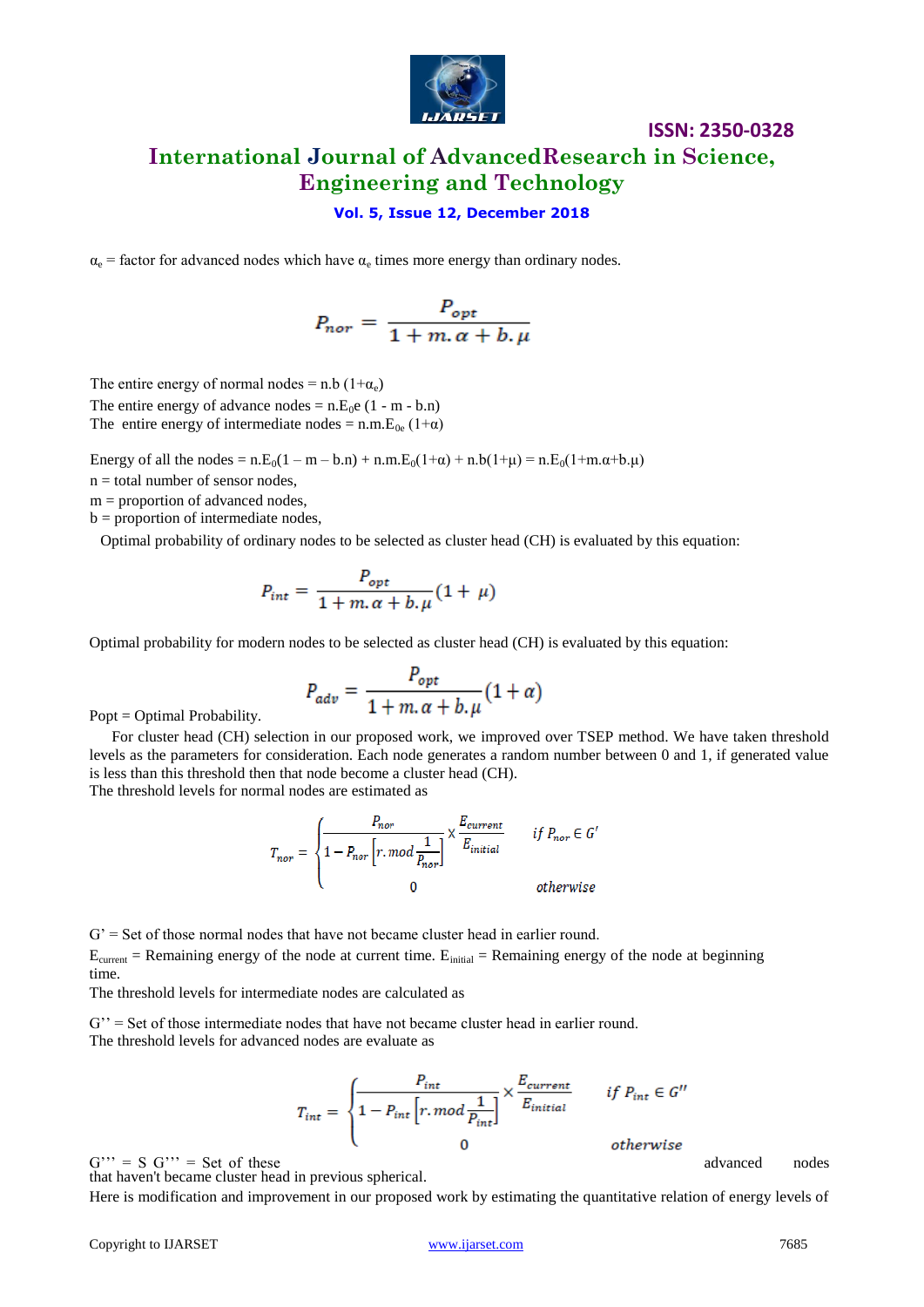

### **Vol. 5, Issue 12, December 2018**

node at current time to energy of node at initial time.

Total average types of cluster heads per spherical  $=$  $n(1 - m - b)$ Pnor + n.b.Pint + n.m.Padv = n.Popt

$$
T_{adv} = \begin{cases} \frac{P_{adv}}{1-P_{adv}\left[r,mod\frac{1}{P_{adv}}\right]} \times \frac{E_{current}}{E_{initial}} & \textit{if } P_{adv} \in G^{\prime\prime\prime} \\ 0 & \textit{otherwise} \end{cases}
$$

The proposed work has better aspect of energy dissipation and improved lifetime of the WSN and this refinement due to node diversity and ratio of current energy to initial energy of the nodes.

Functioning of network:

The starting of each round, node to node cluster head (CH) selection take place. At the time of cluster setup, the cluster head (CH) transmits the following parameters [18]:

Report Time: The time period through which each sensor node successfully transmits the reports.

Attributes: The set of substantial parameters about which information data is being sent.

Hard Threshold: The upper bound of the value for the sensed attribute beyond which the nodes switch over their transmitter on and send reports to their cluster head.

Soft Threshold: The lowest limit of the attributes value below which the nodes switch over their transmitters on and transmit data to their respective cluster head (CH).

All sensor nodes continuously sense their region continuously. As the parameters value from attributes equals or exceeds hard threshold, transmitter is turned on and the data packets are transmitted to their cluster heads (CHs), however this is for the first time when hard threshold condition true. The sensed parameter value is stored by the sensor node is called the "Sensed Value". The next time, sensor nodes transmit data if the sensed value equals or exceeds the upper limit of the hard threshold or if currently sensed value and the previously sensed value equals or exceeds the limit of soft threshold value. So, by estimating hard threshold and soft threshold, the frequent data packet transmissions can be reduced, as the data transmission will only take place when sensed value equals or exceeds the hard threshold [18]. Further data transmissions is taken place by soft threshold, as it minimize transmissions when there is a small changes in value. Some of important functions and features of our proposed work is summarized below:

1. This work is applicable in time critical applications in which data is sent to the user almost instantaneously.

2. Sensor nodes regularly keep on sensing but data transmission is not continuous as data transmission consumes more energy than sensing and processing, so energy consumption is much less than that of other networks.

3. When the new luster head formed, the threshold value is evaluate by ratio of current energy to initial energy of the sensor node, so it is a better strategy for cluster head selection in my work and values of hard threshold, soft threshold, report time and attributes are transmitted, so user can predict the occurrence of sensed values and parameters according to applications.

4. The parameter value can be varied by the area depending on applications and requirement, as attribute values are broadcasted at the time of cluster head changes.

5. As we use ratio of current residual energy to initial residual energy so it balances the energy consumption among sensor nodes and enhances the network lifetime.

### **IV. SIMULATION AND PERFORMANCE EVALUATION**

We used MATLAB as a simulator for our implementation and performance evaluation of our proposed work. Our purpose of estimating simulations is to compare the performance of proposed work with SEP, ESEP, LEACH, TEEN and TSEP protocols on the basis of energy consumption, lifetime of the sensor network and throughput.

Performance attributes used in our MATLAB simulations are as follows:

1. The number of existing nodes during each round.

2. The number of expired nodes during each round.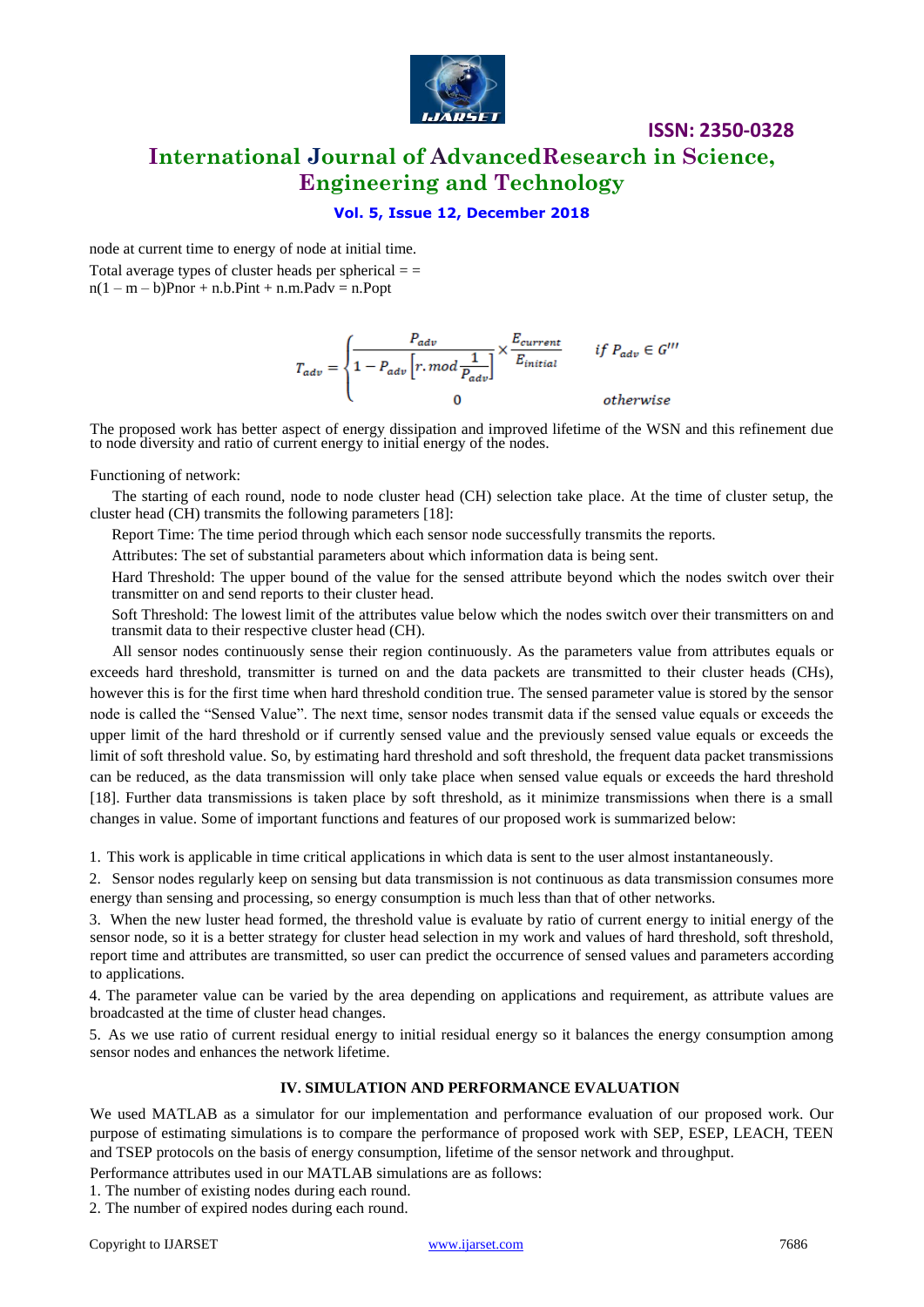

## **Vol. 5, Issue 12, December 2018**

3. The number of packets received to base station from cluster head, (throughput).

For simulation of LEACH, SEP, ESEP, TEEN and TSEP, we have taken some initial parameter values as well as the same parameter values for our proposed work.

| Table 1: Initial Parameter Settings |                      |
|-------------------------------------|----------------------|
| <b>Parameters</b>                   | <b><i>Values</i></b> |
| E <sub>initial</sub>                | 0.60 Joule           |
| E <sub>current</sub>                | $0.55$ Joule         |
| $P_{opt}$                           | 0.10                 |
| α                                   | 1.30                 |
| n                                   | 200                  |
| m                                   | 0.20                 |
| ь                                   | 0.80                 |
| E٥                                  | 0.60 Joule           |

We are considering that initially our WSN consists of 200 sensor nodes, all sensor nodes are placed randomly in a region and a base station (BS) is located at the outside of that region.

For MATLAB simulation, we initialized some parameters like Einitial as 0.60 Joule, Ecurrent as 0.55 Joule, Popt as 0.1, α as 1, n as 200, m as 0.20, b as 0.80 and  $E$ 0 as 0.60 Joule.



On the next MATLAB simulation, we changed the parameters setting to different values. Figure 1 draw graph of nodes dead during each round. In figure 1, LEACH protocol is shown as the green curve, SEP protocol is shown as the red curve, ESEP protocol is shown as the cyan curve, TEEN protocol is shown as the magenta curve, TSEP is shown as blue curve and our proposed work protocol is shown as dashed blue curve. As shown in the figure 1 our proposed work has better performance as sensor nodes dies later as compared to other protocol.

In figure 2, same colored curves have been used as in figure 1 for LEACH, SEP, ESEP, TEEN, TSEP and my work. The diagram of The limitation of my work is that if threshold value is not reached, the base station will not receive any information or data from sensor network and even all the sensor nodes of the network become dead, system will be unknown about this limitations. So, this work is not useful for those types of applications where a sensed data is required frequently and continuously.

Comparison of the graph of nodes dead during each round. Again our proposed work performs better as compared to other protocol as shown in the graph. The graph plotted for nodes alive during each round of my work is shown as again dashed blue curve in figure 2. The graph of figure 3 plots the data packets send to the base station or throughput. As shown in figure 2, the graph plotted for nodes alive during each round, This curve shows that our proposed work performs better than LEACH, SEP, ESEP, TEEN and TSEP as more nodes alive after each rounds as compared to all protocols.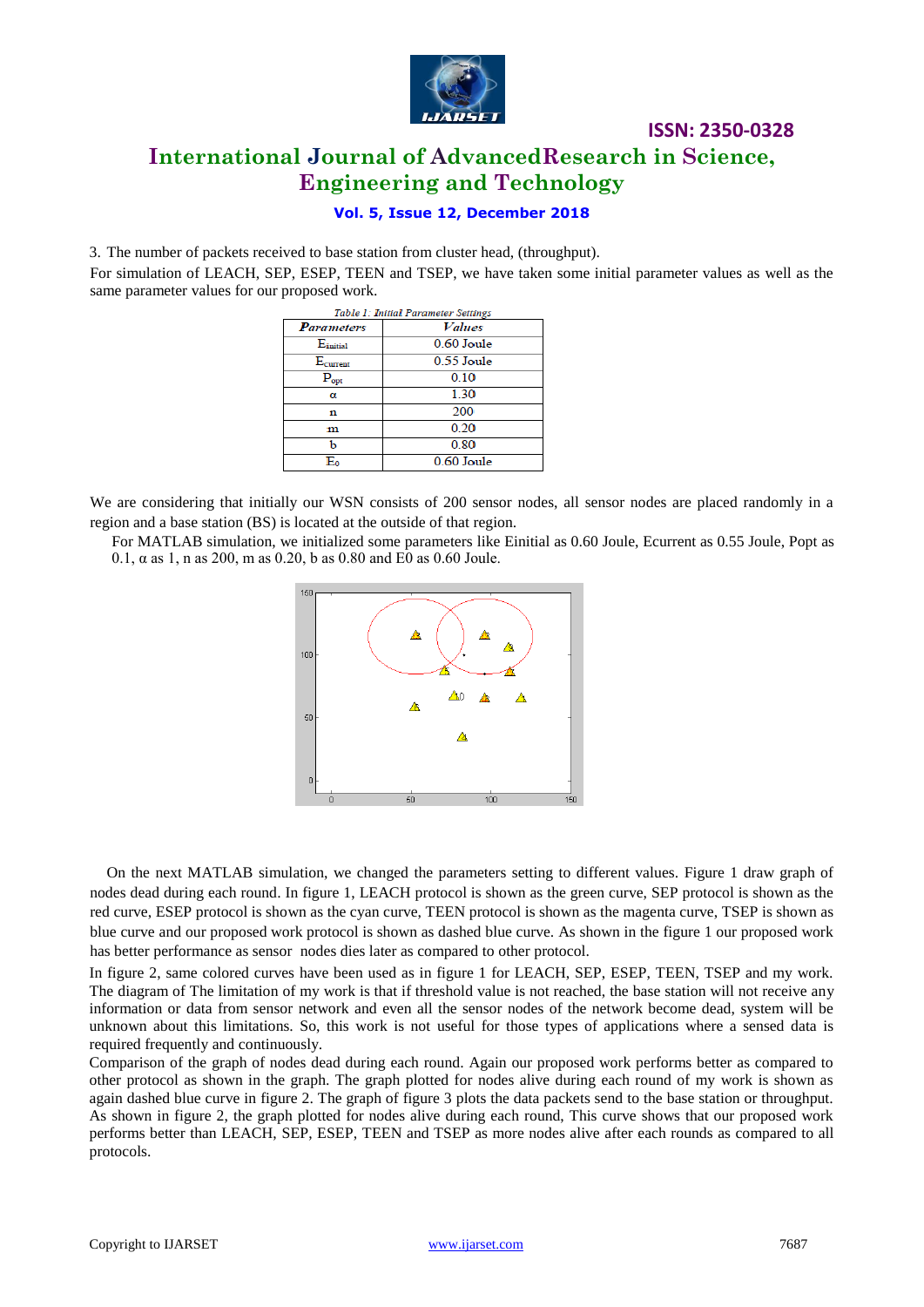

**ISSN: 2350-0328**

# **International Journal of AdvancedResearch in Science, Engineering and Technology**





Figure 4.2: Nodes dead during each round

Figure 4.3 : Nodes alive during each round



In our MATLAB simulation, we considered the same parameter setting to compare our work with LEACH, SEP, ESEP, TEEN and TSEP. The throughput of our work as the graph of data packet sent to the base station is around double as compared to TSEP, as shown in figure 3 which is better than LEACH, SEP, ESEP, TEEN and TSEP. The curve of throughput shows our proposed work sends more data packets to the base station (around 50 % more) as compared to other protocols discussed above. After comparison of proposed work with LEACH, SEP, ESEP, TEEN and TSEP, we evaluated that using our proposed work, better energy efficiency, increase network lifetime and maximum throughput. Again the same colored curve are used for LEACH, SEP, ESEP, TEEN, TSEP and proposed work. For performance evaluation of proposed work in MATLAB, we considered the same initial parameter values and the next parameter values as used in LEACH, SEP, ESEP, TEEN and TSEP. As shown in figure 1, the graph